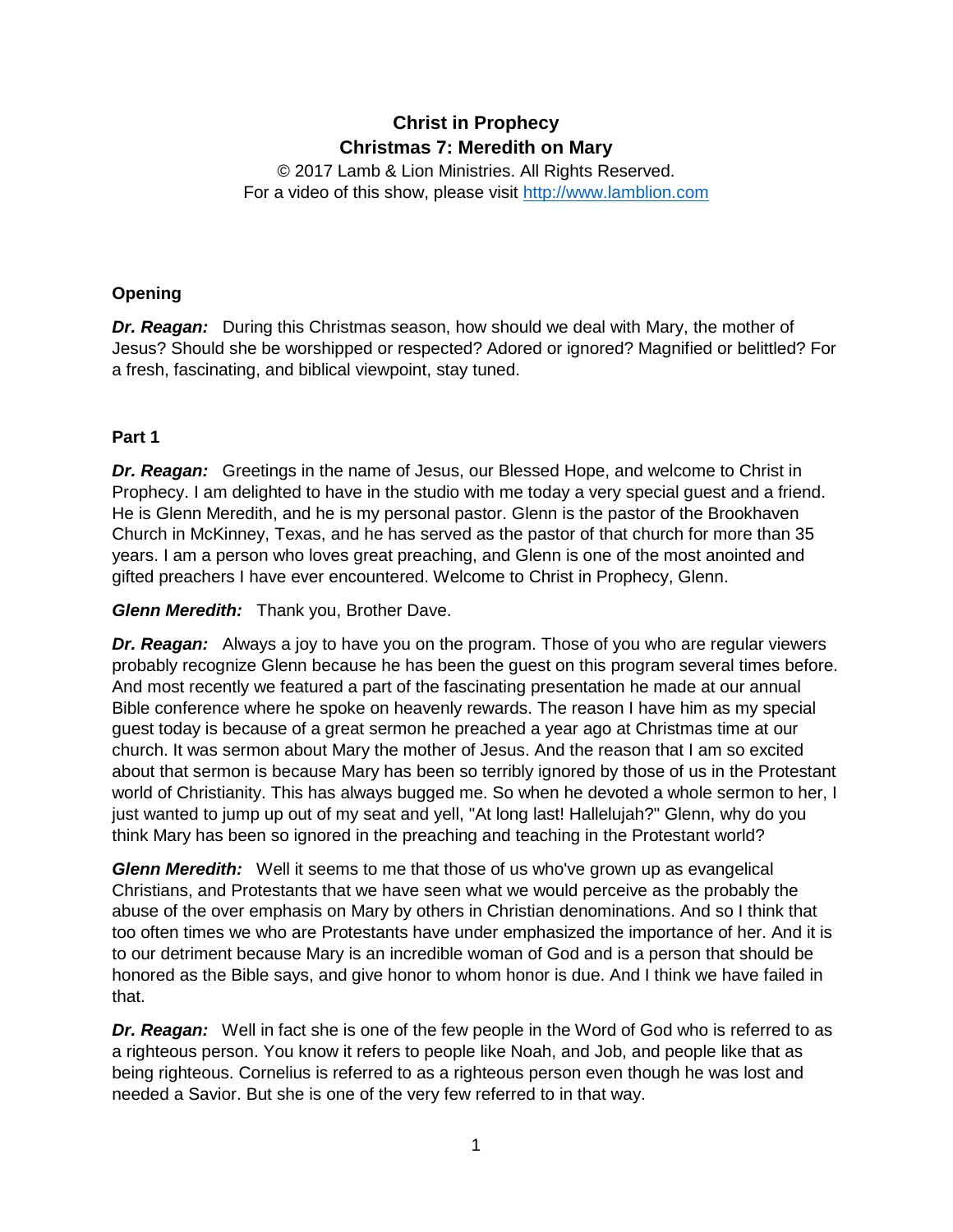*Glenn Meredith:* It is so interesting. I think it is because of our over reaction to what we think is the too high emphasis on her by others we miss out on what an incredible example she is; a person who is yielded to the Lord, a person who walks by faith, and what God can do with a person.

*Dr. Reagan:* And a person who really knew the Word of God.

# *Glenn Meredith:* Absolutely.

*Dr. Reagan:* And that is interesting too because most people are not aware of the fact that at the time that she lived, the time of marriage was age 13 as soon as a girl went through puberty she was considered eligible for marriage. And in fact you are from Louisiana and I happen to know that among the Cajun French in Louisiana 50-60 years ago that was also an age of marriage. I know several who married at the age of 13.

# *Glenn Meredith:* Wow.

*Dr. Reagan:* And so this is worldwide in fact. Most countries of the world you find people being married that early. We don't think of that today in the United States. But she was not some mature woman, she was a young girl at the time all of this took place, and yet such incredible faith that she demonstrated.

*Glenn Meredith:* Yeah, her amazing response to God, just an incredible example for us all.

*Dr. Reagan:* Yes. You mentioned that fact that one of the reasons that the Protestant world has ignored her is because of abuses, theological, doctrinal abuses concerning Mary that have characterized both the Catholic faith, and also some of the Protestant denominations. And so what I want to do is take a brief break here and come back and discuss some of those erroneous ideas about Mary.

# **Part 2**

*Dr. Reagan:* Welcome back to our discussion of Mary, the mother of Jesus, and what our attitude should be toward her. Again, my special guest is my personal pastor, Glenn Meredith, who is the pastor of the Brookhaven Church in McKinney, Texas. Glenn, what are some of the misconceptions, perhaps unbiblical conceptions of Mary that have kind of pushed Protestants away from her?

*Glenn Meredith:* Something I did not know was that there is a whole branch of theology within the Catholic denomination for example religion that is called Mariology.

# *Dr. Reagan:* Yes.

*Glenn Meredith:* And Mariology is the study of Mary, and there are a number of doctrines that they believe. And so one of those is called the Immaculate Conception. And I'll be honest with you for most of my life in ministry I would hear that term Immaculate Conception and I thought, well, I agree with that, I don't have a problem with that, because I thought that term was referring to Jesus' miraculous conception.

*Dr. Reagan:* That's right.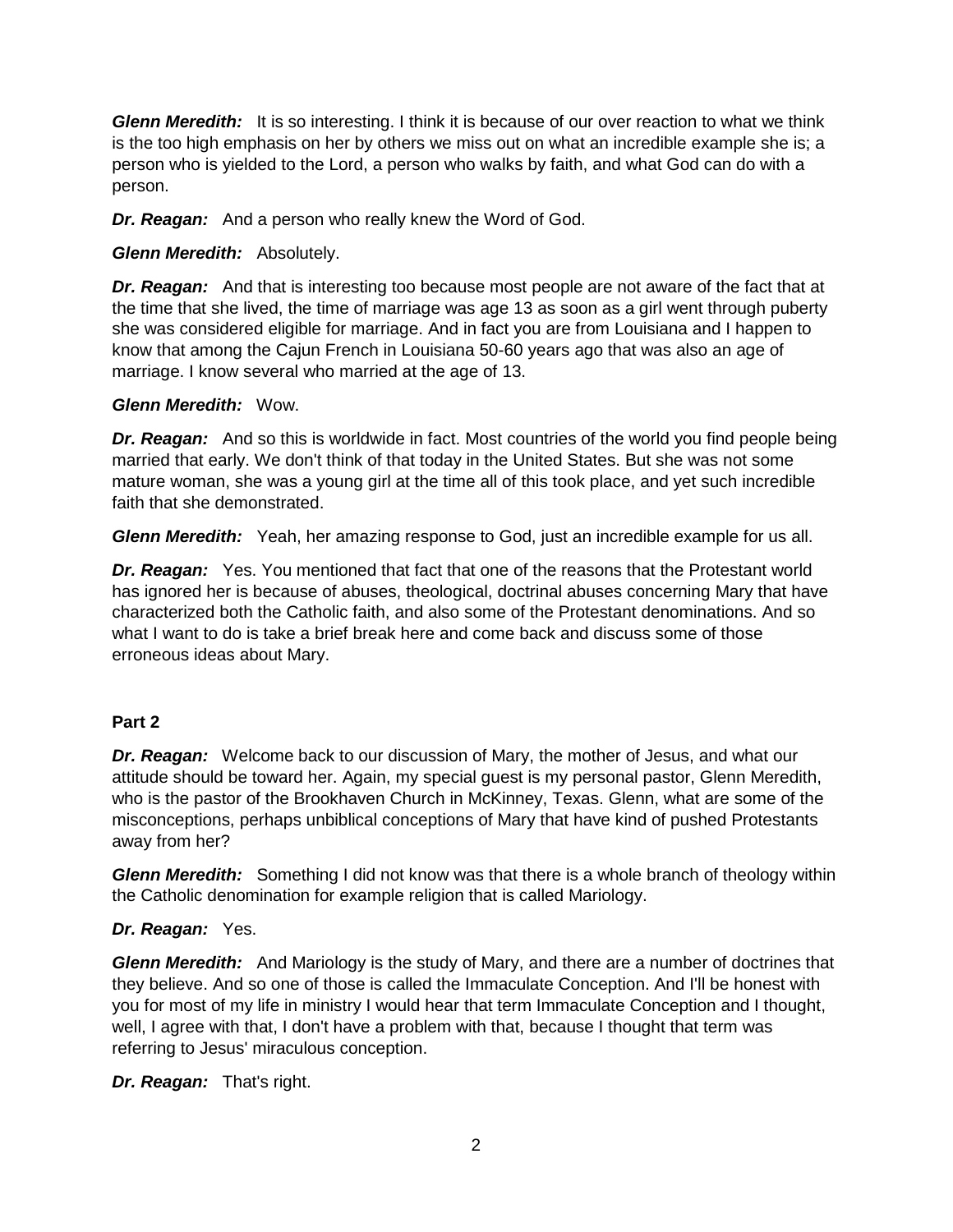*Glenn Meredith:* And I thought, well, we agree on that, Jesus was born of a virgin, He was miraculously conceived. So I thought, we agree. Well when I studied it a little bit I began to realize, no, it wasn't talking about Jesus' conception. The Immaculate Conception doctrine is talking about Mary, and when Mary was conceived in her mother's womb, and that she was conceived according to Catholic theology without original sin.

### *Dr. Reagan:* That's right.

*Glenn Meredith:* Without a sin nature. So therefore they believe that she lived literally without the stain of sin is the terminology is used throughout her entire life. So they believe that she was born without a sin nature, conceived without a sin nature that she was born and lived a sinless life.

*Dr. Reagan:* Yes, and this of course you have to understand, our viewers need to understand in the Catholic faith doctrines are not necessarily based upon the Bible. There is no biblical evidence for this, absolutely none whatsoever. But even Catholics will tell you that their doctrines come from the Bible, they come from the grassroots. Like purgatory is a concept that came from the grassroots. They actually admit that over several hundred years people at the grassroots said well, there is just no way we can go to Heaven unless we suffer for our sins, so the church finally adopted that. Doctrine can come from church councils, it can come from declarations by the Pope, and they don't necessarily have to be biblically based.

### *Glenn Meredith:* That's true.

*Dr. Reagan:* And this is one that developed over hundreds of years, and finally it was not until 1854 that Pope Pius IX made this an official doctrine of the Catholic Church. Now, this was the first step in trying to make Mary really a god; someone equal to God the Father, God the Son, God the Holy Spirit. The first step she was born without any sin nature whatsoever, and remained sinless all of her life. Now, that sinless life is very interesting because over in Luke chapter 1 when Mary has conceived the Christ child she goes to visit I guess it was her cousin Elizabeth, and as she is there she sings a song, and the song is very interesting. In Luke chapter 1 in verse 46 Mary sings, "My soul exalts the Lord, and my spirit has rejoiced in God my Savior."

### *Glenn Meredith:* She needed a Savior.

*Dr. Reagan:* She needed a Savior just like you needed one, and I need one and she was rejoicing that she was giving birth to the Savior.

### *Glenn Meredith:* Absolutely.

*Dr. Reagan:* You know for many years, over 20 years I was on the radio all over the United States, but our basic station, the one we got the most response from was in Crowley, Louisiana of all places.

### *Glenn Meredith:* Is that right.

**Dr. Reagan:** I mean there is a tremendous number of evangelical Christians who listen to that station. And every Christmas, Glenn, I would do a special program on Mary. And I would talk about how we've ignored her, and how important she should be. And how she should be a model to teenage girls. And then I'd get to the end and I'd say, "But you have to understand one thing, Mary was a sinner just like all of us, and she needed a Savior just like all of us." And I'll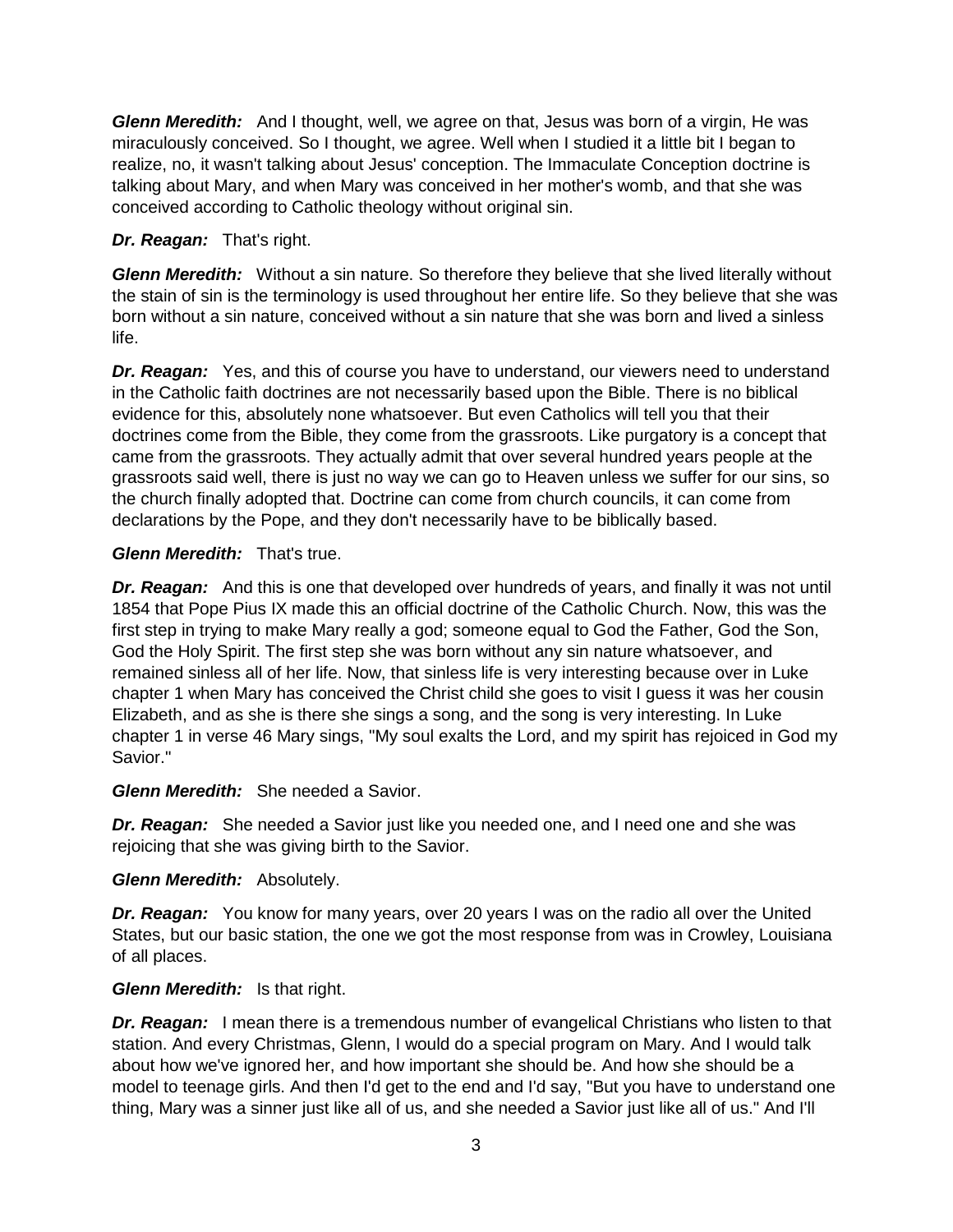tell you what I got mail knee deep threatening my life, sending me to the deepest, darkest part of Hell and so forth, because there were a lot of good Catholic people who were listening to this program also. And the very idea that Mary might have been just a normal human being was beyond anybody's conception because she has been built up to be almost a god. Well another of the ones that I know you are concerned about is the doctrine that she was a perpetual virgin. How about that?

*Glenn Meredith:* Well that one also surprised me, and the belief that Mary was a virgin, well we certainly believe the Bible teaches she was a virgin.

#### *Dr. Reagan:* Absolutely.

*Glenn Meredith:* When she conceived the Lord Jesus Christ, we believe that with all of our hearts. The Bible teaches that.

#### *Dr. Reagan:* But a perpetual virgin?

*Glenn Meredith:* But perpetual virgin, she was a virgin according to Catholic doctrine before the birth, the conception, during the birth and then after for the rest of her life. And so but you look at the scriptures and the scripture talks about in the last verse in Matthew chapter 1 it says, "Joseph took her to be his wife, but he did not know her," or he did not have sexual relations with her until after the birth, so it specifically says that. And of course brothers, and sisters of Jesus are mentioned in the scriptures.

*Dr. Reagan:* There are five places in the New Testament that say specifically that Jesus had brothers and sisters. And even names his brother James, Simon, Jude. In fact his brother James became a supreme believer after His resurrection and became the head of the Church in Jerusalem.

### *Glenn Meredith:* That's right.

*Dr. Reagan:* And people argue, well these were nephews and nieces. Well, look in the Greek language there is a word for nephew, and there is a word for nieces, these are called brothers and sisters.

#### *Glenn Meredith:* Right.

*Dr. Reagan:* And so, to argue that she was a perpetual virgin is simply a denial of what the scriptures really teach about this.

*Glenn Meredith:* Once again I think just an effort to deify her.

*Dr. Reagan:* Absolutely. This is all an effort to deify Mary. And that leads us to the next step and that is the Assumption to Heaven, what is that all about?

*Glenn Meredith:* The Assumption of Heaven there is this belief, this doctrine that Mary was bodily, body and spirit was taken into Heaven. And some believe that she may of died, but then her body was resurrected and glorified, and she was taken to Heaven, others think maybe without dying.

*Dr. Reagan:* She didn't even die.

*Glenn Meredith:* Yeah, she didn't even die.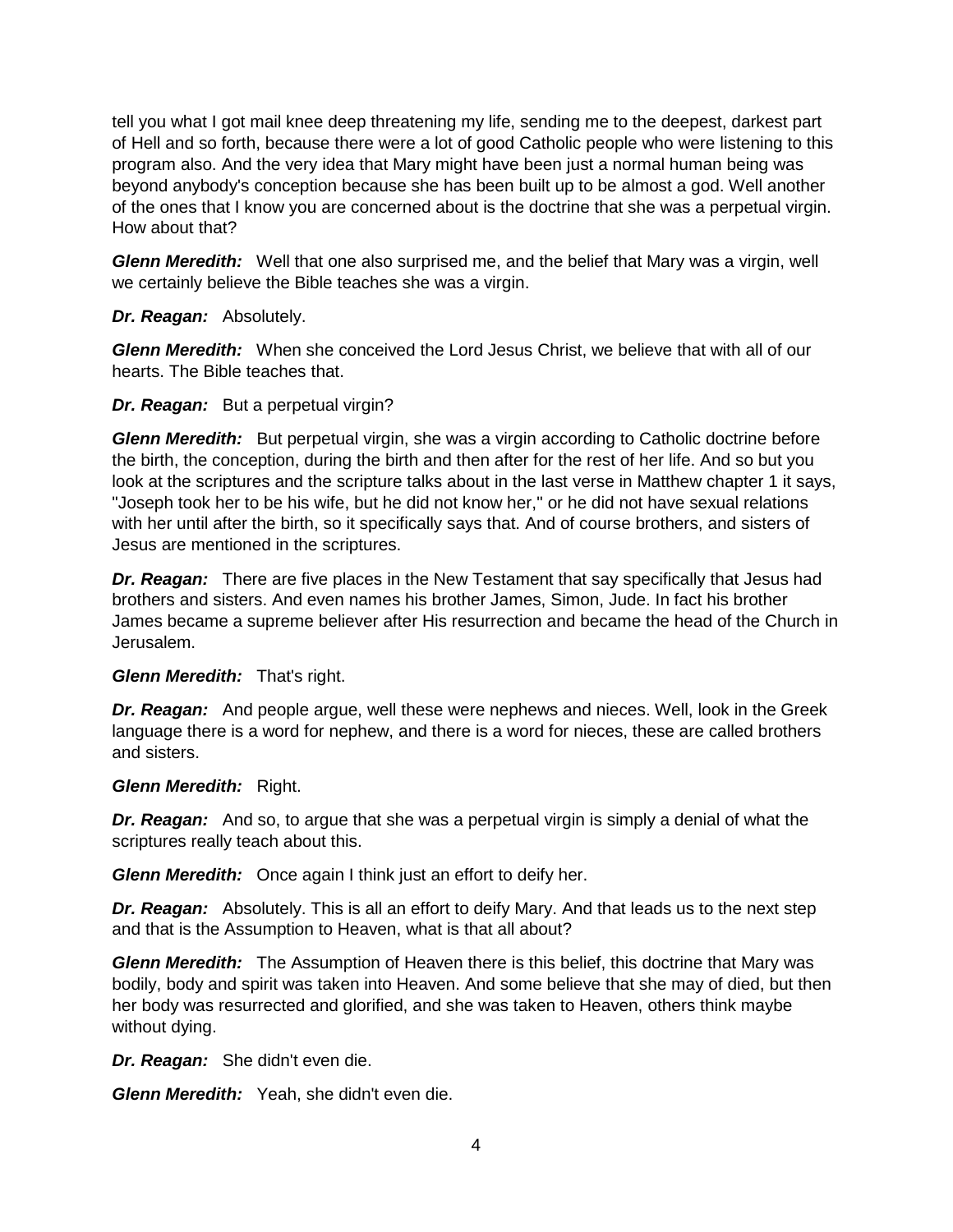*Dr. Reagan:* And I think it's interesting that again this developed over hundreds of years but it was not until 1950 that Pope Pius the XII declared that this was to be an official doctrine of the Catholic Church, but he evaded the question of whether she died or not. He simply said that she was assumed into heaven, and I quote--and whether or not she died he just didn't say.

### *Glenn Meredith:* Yeah.

*Dr. Reagan:* He just said she was assumed into Heaven. And again that is very interesting, I have actually visited the tomb of Mary. The tomb of Mary is in a place that people would not suspect in Ephesus, in Turkey.

# *Glenn Meredith:* That's right.

*Dr. Reagan:* Because when Jesus was hanging on the cross He committed the care of his mother to the Apostle John. And John according to Church tradition cared for her the rest of her life. John became the Bishop of Ephesus in Turkey, and that is where she died and her tomb is there.

**Glenn Meredith:** Right. It is amazing. So, once again you look and here there are these comparisons, she is born without sin, that she lived a sinless life, and that now she is just like Jesus--

*Dr. Reagan:* We are putting her at the same level as Jesus.

*Glenn Meredith:* Exactly correct.

*Dr. Reagan:* And another one is that she is the Queen of Heaven. What in the world is that all about?

*Glenn Meredith:* Yeah, Queen of Heaven. That she was assumed caught up into Heaven, and that when she arrived there that she was given a position, she was given a special place in Heaven called the Queen of Heaven. And that as the Queen of Heaven that she has special mercy and compassion that she pours out on all God's children and that she in fact intercedes for all of God's children.

*Dr. Reagan:* Yes, in fact at the church in Nazareth--

*Glenn Meredith:* The Church of the Annunciation.

*Dr. Reagan:* The Church of the Annunciation. They have this huge mural at the front of the church and the center point of the mural is Mary, and then Jesus is on one side, and God the Father is in a symbol on the other side.

*Glenn Meredith:* She is featured, right.

*Dr. Reagan:* The focus is Mary. Yeah. The Queen of Heaven. This again was something, now this developed early on the Council of Ephesus in the Fifth Century declared her to be the Queen of Heaven. But it was not a declared official doctrine of the Catholic Church until 1954, it is that recent when Pope Pius XII declared this to be an official doctrine of the church. Again trying to lift Mary up to the point of godhood. Now another one is co-redemptor, co-redemptrix what is that all about?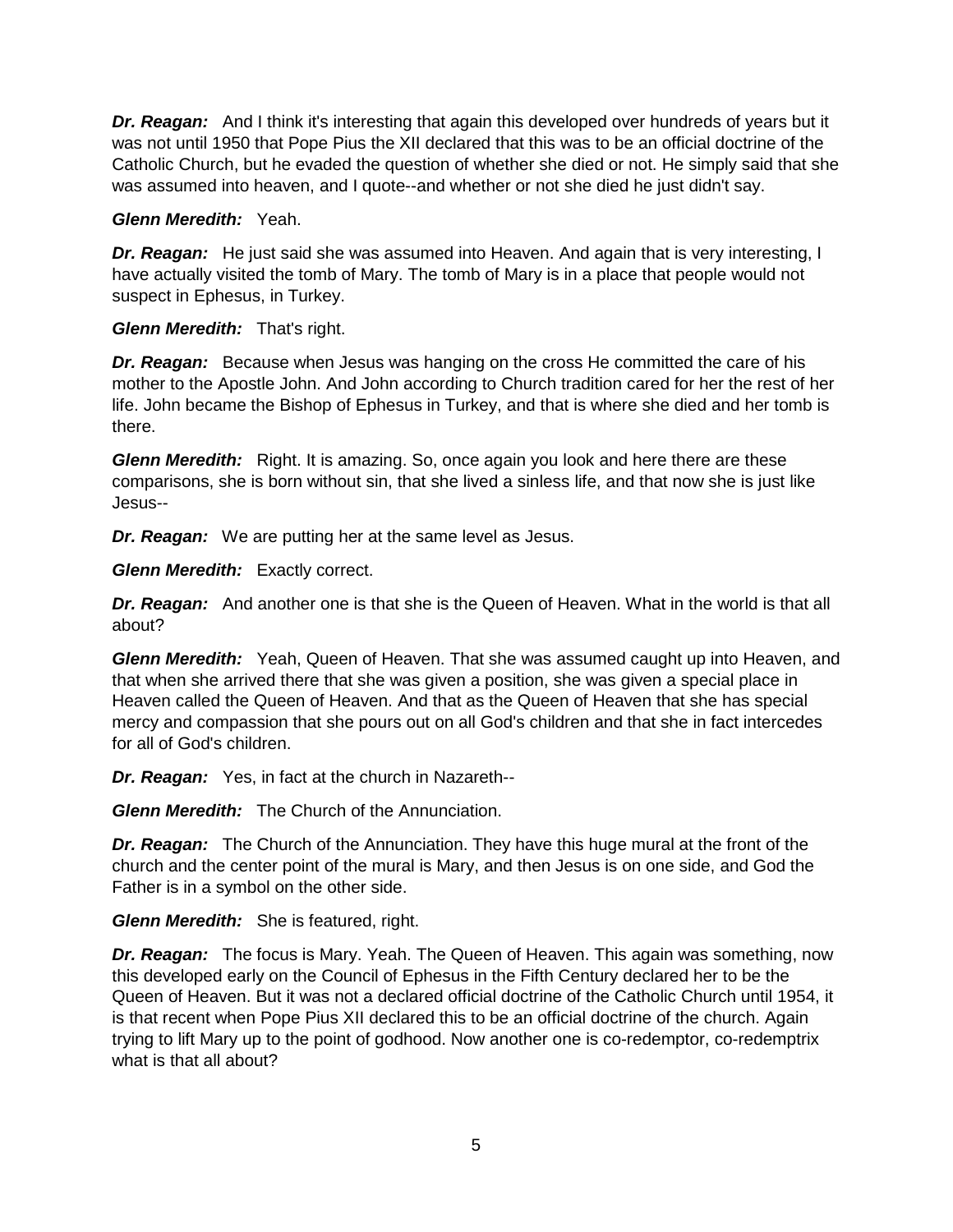*Glenn Meredith:* Well, there is this belief that Mary is, that she is co-redeemer with Jesus. Maybe I think to be fair many of them don't believe she is necessarily equal to Him in redemption but that she plays a part in our salvation. So, there is that belief.

*Dr. Reagan:* Now that is not an official doctrine of the Roman Catholic Church, but many Catholics believe that and there has been tremendous pressure on the Pope to declare that as an official dogma. And I think that he has backed off of that because he knows that there would be no hope whatsoever of trying to bring Evangelicals back to the mother church as they are trying to do now if he were to declare that. And then finally that she is an intercessor for us, and I mean that is almost blasphemous because the Bible teaches clearly that Jesus is the one and only intercessor.

**Glenn Meredith:** Right. You know she is called the mother of God, which if they are referring obviously to she is the mother of the Lord Jesus Christ who Himself is of course the eternal God, then we wouldn't have a problem with that. But what Catholics mean by that in their doctrine is that she's not only the mother of Jesus, they don't think she created Jesus in a sense that way, but that she is the mother of Jesus, but because we are the body of Christ, therefore she is our mother too. And as our mother, the mother of God, the mother of God's children that therefore she is the one who protects us. And she provides for us. And so, therefore, so many people misunderstand this pray to her, and look to her to meet their needs and to protect them and their loved ones, and so forth.

*Dr. Reagan:* While the New Testament teaches that Jesus is the one and only intercessor.

*Glenn Meredith:* That is exactly correct.

# **Part 3**

*Dr. Reagan:* Welcome back to my discussion with Pastor Glenn Meredith about Mary the mother of Jesus. Glenn we've taken a look now at some of the improper, unbiblical images of Mary. And I want to shift gears now and turn to the positive because I know that is what you're just biting at the bit to talk about. And in doing so I want to get the discussion going by taking a look at a cover of Time Magazine that came out in March of 2005. And on this cover is says, "Hail Mary." And it says, "Catholics have long revered her, but now Protestants are finding their own reasons to celebrate the mother of Jesus." Well, let's take it from there and have you point out some reasons why we as Protestants should be putting some emphasis on Mary.

*Glenn Meredith:* Exactly right. Mary, is a wonderful example of a person who makes their life available to Jesus Christ, and who is willing to trust His plan for their life. You may have some of your listeners today who are struggling with whether or not they could trust God with their life. They may have a plan for their life, they've got their own dreams, their own direction they want to go. And yet they know God wants them to go in another direction, and yet they are struggling with that. Well, Mary is a phenomenal example of a person who entrusts themselves to the Lord, and then you see what God did through her life.

*Dr. Reagan:* I'd like to emphasize what tremendous trust that was because here's a girl who's probably 13, 14 years old. She is legally married under the Jewish system whereby she has been betrothed and that is considered to be legally although the marriage is consummated for some nine months, a waiting period before she actually has sexual relations with the husband.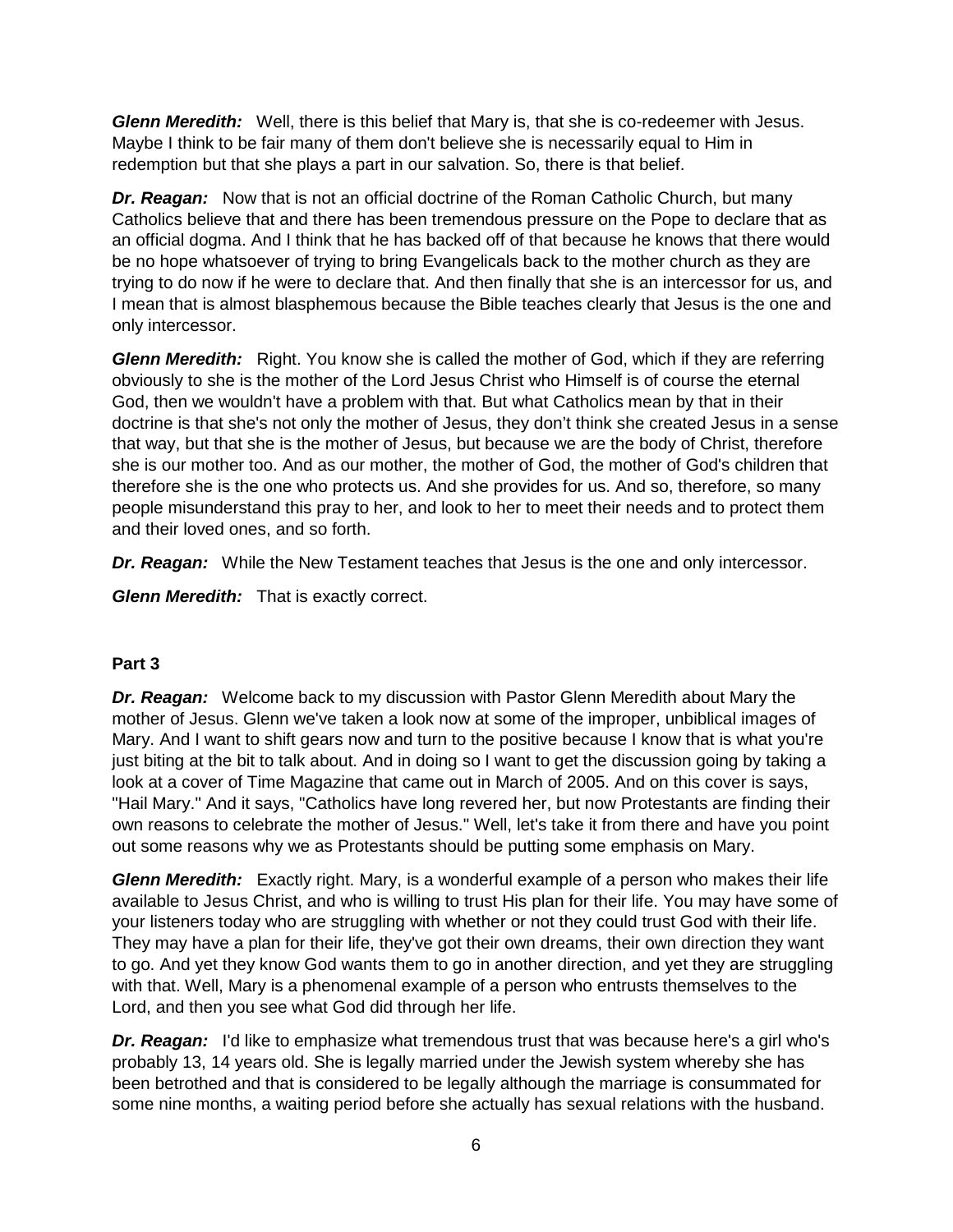But, here's a young girl and she is approached by an angel who tells her that she is going to become the mother of the Messiah, and she is going to become pregnant. And she knows immediately what that means in her society. Total disgrace. She could be stoned to death.

### *Glenn Meredith:* Right.

*Dr. Reagan:* And yet, she says, "Here am I, do to me as you please."

*Glenn Meredith:* You know she had to be during this betrothal period she's preparing for that day she goes to live with Joseph, and she's making her plans as any young bride would do. And she is excited no doubt about her future. And so she's got this--she thinks her life is all mapped out. I'm going to live here in Nazareth, raise a family, all these things that she is no doubt thinking. And then all of a sudden just the angel shows up and everything changes for her. And the angel says you're going to have the Messiah, and as you said she is suddenly is faced with this decision that if I do this I'm going to lose perhaps Joseph. I'm going to lose my reputation, my security for the future. I mean my family may disown me. I could be killed. I mean all of these things are coming. She is young as you said, but her response is such an amazing response for anybody, much less someone who is 13, 14, years old.

*Dr. Reagan:* Yes, and Luke 1:38 she says, "Behold, the bond slave of the Lord, be it done to me according to your word."

*Glenn Meredith:* Yeah, wow. And what a contrast of her response then to what Zacharias had just a few months before that, six months or so before that when he responds almost in unbelief. And yet here is this young girl who responds in tremendous faith. And I think she's such an example because when she finally says, "Lord, be it unto me, Your will be done in my life." Then to see how beautifully God then begins to work thru her life. To me it is such an encouragement. Mary was a young teenage girl. Obviously after this encounter with Gabriel, then the Bible says it leaves out a lot of the details but it says she got ready and immediately then she goes to check with Elizabeth.

*Dr. Reagan:* And that is amazing too because Elizabeth was married to a priest.

*Glenn Meredith:* Yeah.

*Dr. Reagan:* And if she had been pregnant as a result of adultery it would have been his responsibility to see to it that she'd be stoned to death.

*Glenn Meredith:* No, I think Mary, the Bible doesn't say this I guess I'm using my imagination maybe hopefully an educated guess here, but Mary is a teenage girl she goes what to her parents and says, "Look the angel appeared to me, and I'm going to have a baby, and it's going to be the Messiah; the long awaited Messiah." And then she says, "But the angel also says that our relative Elizabeth is expecting." Well they didn't know this. Elizabeth and Zechariah--

### *Dr. Reagan:* She was an older woman.

*Glenn Meredith:* And she lived maybe 90 miles, 100 miles away. And so it says she got ready to go down there and visit them. Well Mary didn't most likely go by herself. Do you think her parents just said, "Well, fine, you're a teenage girl just head on down, walk on down 90 miles, 100 miles away?" No. Somehow she got down there, and I don't think she went alone. And so is it possible that her parents went with her? That they took her.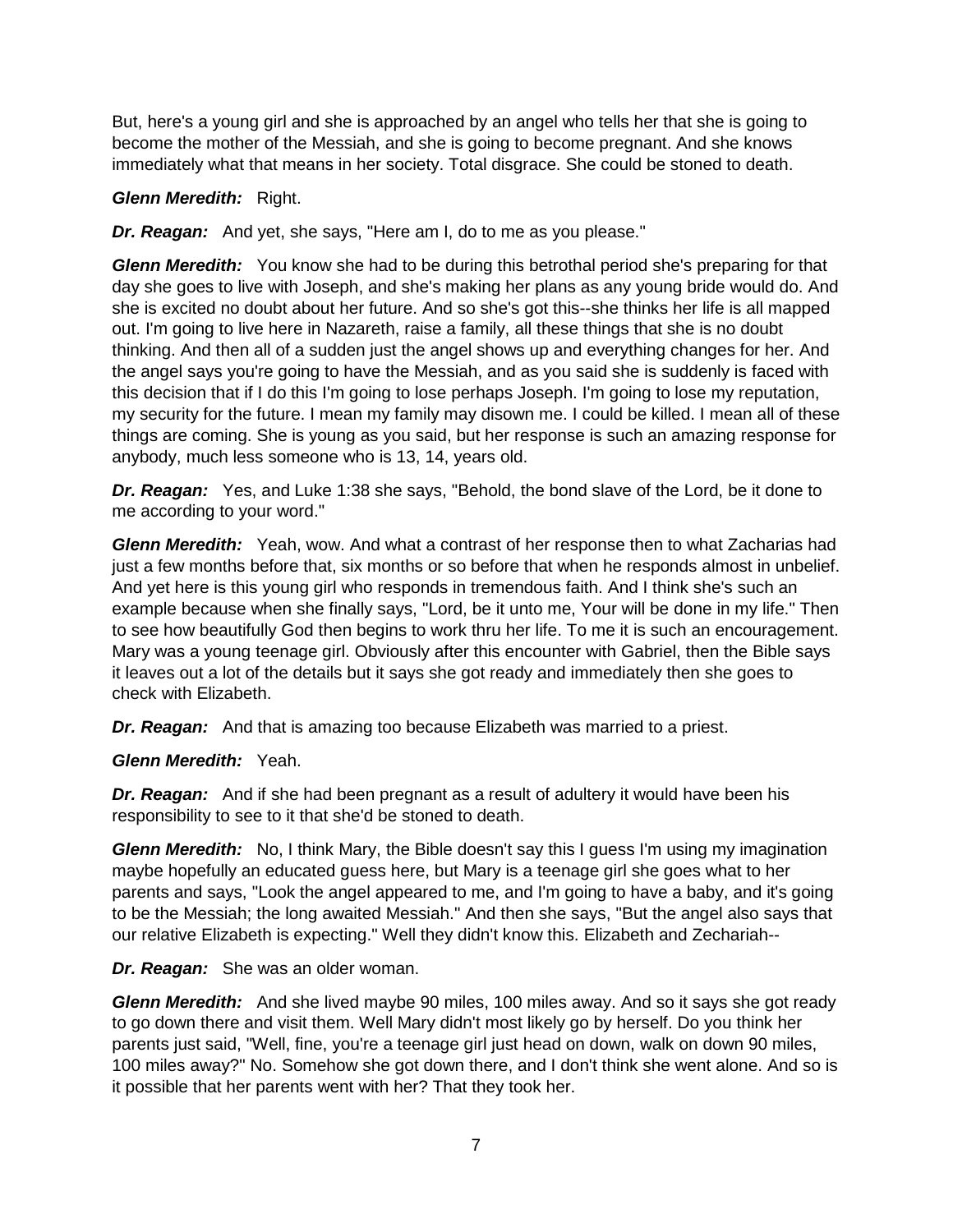### *Dr. Reagan:* Sure.

*Glenn Meredith:* Now can you imagine the confirmation; here's this girl who said, "God has spoken to me. And God is going to do this with my life." And she took a step of faith and believed God. And she goes down there, and you know her parents have to be going, "What's going on here?" And then they walk in the home of Elizabeth and Mary greets Elizabeth and the first words out of Elizabeth's mouth is, "Who am I that the mother of my Lord would come and visit me?" And you can imagine Mary, the confirmation.

*Dr. Reagan:* Confirmation, word of knowledge.

*Glenn Meredith:* Word of knowledge.

*Dr. Reagan:* And meanwhile John the Baptist is doing somersaults in her womb.

*Glenn Meredith:* Flipping, yeah for joy. Now who all is with her? I don't know. But let's just assume that her parents are there with her. And you know they've had some questions marks in their mind, is this really happening or whatever. And all of a sudden they hear Elizabeth. Number one she turns around and she is expecting. So the first thing the angel had said you know that Elizabeth was confirmed. And then she says, "Who am I that the mother of my Lord would come and visit me?" And so, so God confirmed, encouraged this young girl. Perhaps made it known then to her support system, of her family. So, then the Bible says that she stays there with them for three months. So now Elizabeth is six months pregnant at this point, so she stays I would assume to the birth of John the Baptist. Now, during that three months of course Zacharias is walking around the house he can't talk. This whole time he can't talk. He's motioning, he's doing whatever. So they are witnessing all of this. So, Mary, is probably there when John the Baptist is born, and when Zacharias says, "His name will be John," and his mouth is opened. And she witnesses all of this. And what an encouragement. What a confirmation.

**Dr. Reagan:** Meanwhile Joseph is trying to figure out what to do.

*Glenn Meredith:* What to do. And Mary doesn't know what is going to happen when she gets back. How's it you know she's--obviously he knows and he's pondering whether he's going to divorce her quietly, doesn't want to make a public example of her. And so, but she's thinking perhaps I've lost him, I've lost my future. Who knows what is going to? She gets back and while she's been gone the angel appears to Joseph and says, "Do not be afraid to take Mary to be your wife. That which is conceived in her is of the Holy Spirit. She'll bear a son and you will call His name Jesus for He will save His people from their sins."

*Dr. Reagan:* Everything in this attests to the virginity of this young woman. First of all when the angel announced she was going to become pregnant she said, "I haven't known a man." She knew how you had a baby. Said I don't know. Second thing she runs to relatives to share the news. How many un--you know in that day and time how many pregnant young girls out of marriage run to relatives to share the good news?

# *Glenn Meredith:* Right. Right.

*Dr. Reagan:* They just don't do that. And then of course the thing that kind of seals it all for me is that the whole story is written by a medical doctor. It's not some shepherd who is caught up in myths or superstitions or whatever.